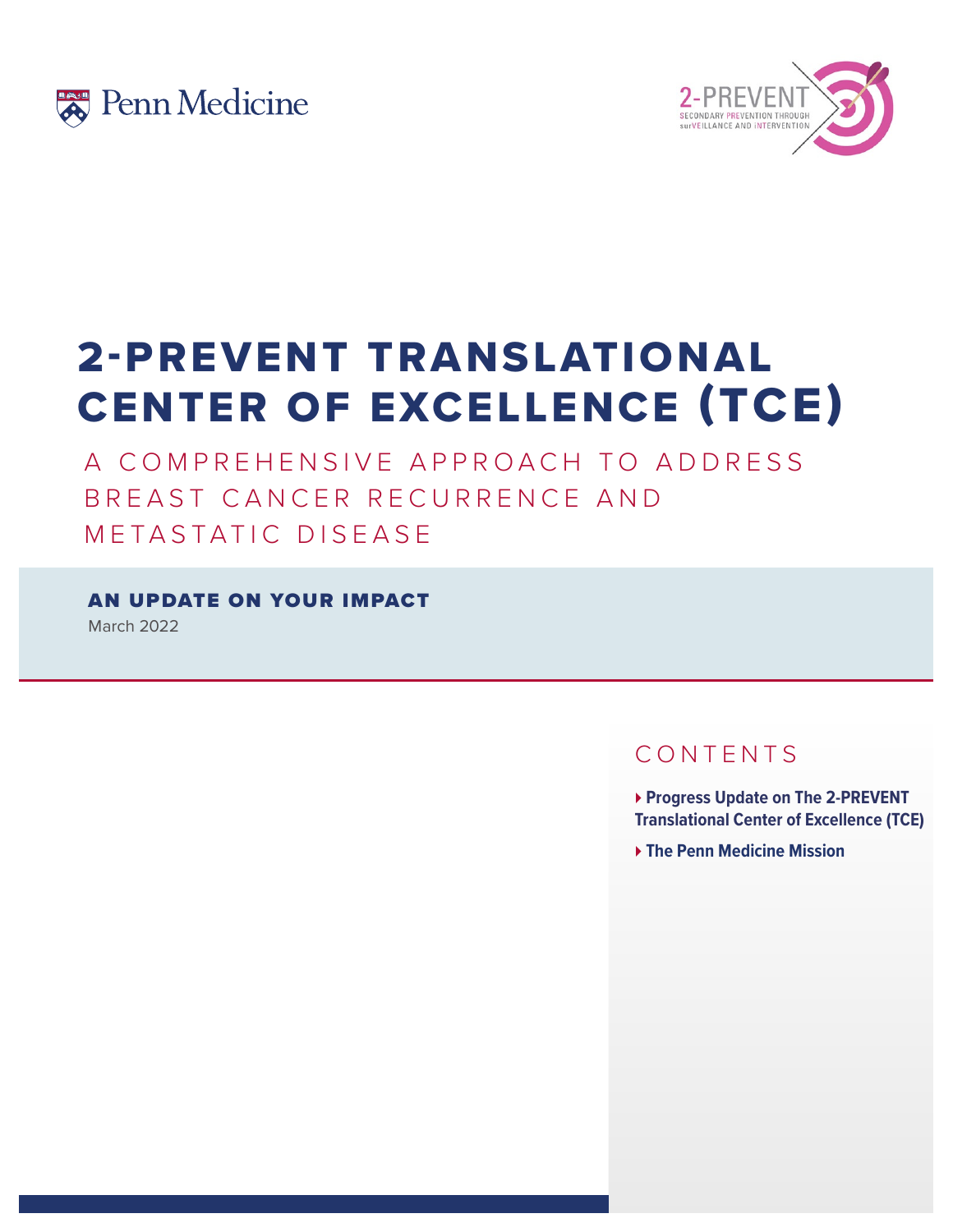# **2-PREVENT TRANSLATIONAL CENTER OF EXCELLENCE (TCE) PROGRESS REPORT**

### **A COMPREHENSIVE APPROACH TO ADDRESS RECURRENCE AND METASTATIC DISEASE**

For nearly a decade, the 2-PREVENT TCE has grown as a national and international leader for advanced and recurrent breast cancer research and care. Today, **our mission is twofold: to reduce the burden of recurrent breast cancer and improve survival and quality of life after primary treatment, while developing improved treatment methods for locally advanced and metastatic disease.** Built to evolve with advances in research, the TCE calls on experts across Penn Medicine to join together to fully integrate basic and clinical studies that are paving the way for the future of breast cancer treatment and care.

The TCE takes a comprehensive approach, integrating the best science, newest therapies and patient centered care to create a research program that addresses each stage in the continuum of breast cancer treatment.



#### **EARLY RECURRENCE AND SURVEILLANCE**

The high rate of relapse and metastatic disease among breast cancer survivors remains one of the greatest challenges for breast cancer researchers. The 2-PREVENT TCE is working to understand the biology of recurrence and develop screening tools to help identify patients at risk.

#### *Understanding the Biology of Breast Cancer Recurrence*

Today, as a result of research from the 2-PREVENT TCE, we understand that breast cancer can recur when Disseminated Tumor Cells (DTC); cancer cell "seeds" escape the primary tumor before surgery and remain dormant and undetected in the body. For reasons still unknown, these DTCs can be reactivated and begin growing again.

Dr. Lewis A. Chodosh and his team are focused on understanding the biology of these cells to enhance our ability to prevent and treat recurrent disease. Using animal models to study DTCs, this work seeks to answer three critical questions:

- 1. How do dormant cancer cells survive?
- 2. Why do some DTCs "wake up" and recur in some patients?
- 3. Can we prevent breast cancer recurrence by targeting DTC survival mechanisms to eradicate these cancer cells?

#### *Finding Dormant "Sleeper" Cells*

The Chodosh lab has also developed a new test to detect DTCs in patients and provide crucial information on the unique properties of these cells. The test, called "DTC-Flow" is significantly more sensitive than traditional methods, with the ability to detect a single DTC 'hiding' among 5 million normal cells. This process also allows researchers to analyze these cancer cells in order to identify the precise properties of the cancer cells that each patient might harbor.

DTC-Flow technology has the potential to transform breast cancer treatment, giving doctors the information they need to offer personalized treatment options designed to defeat a patient's specific cancer.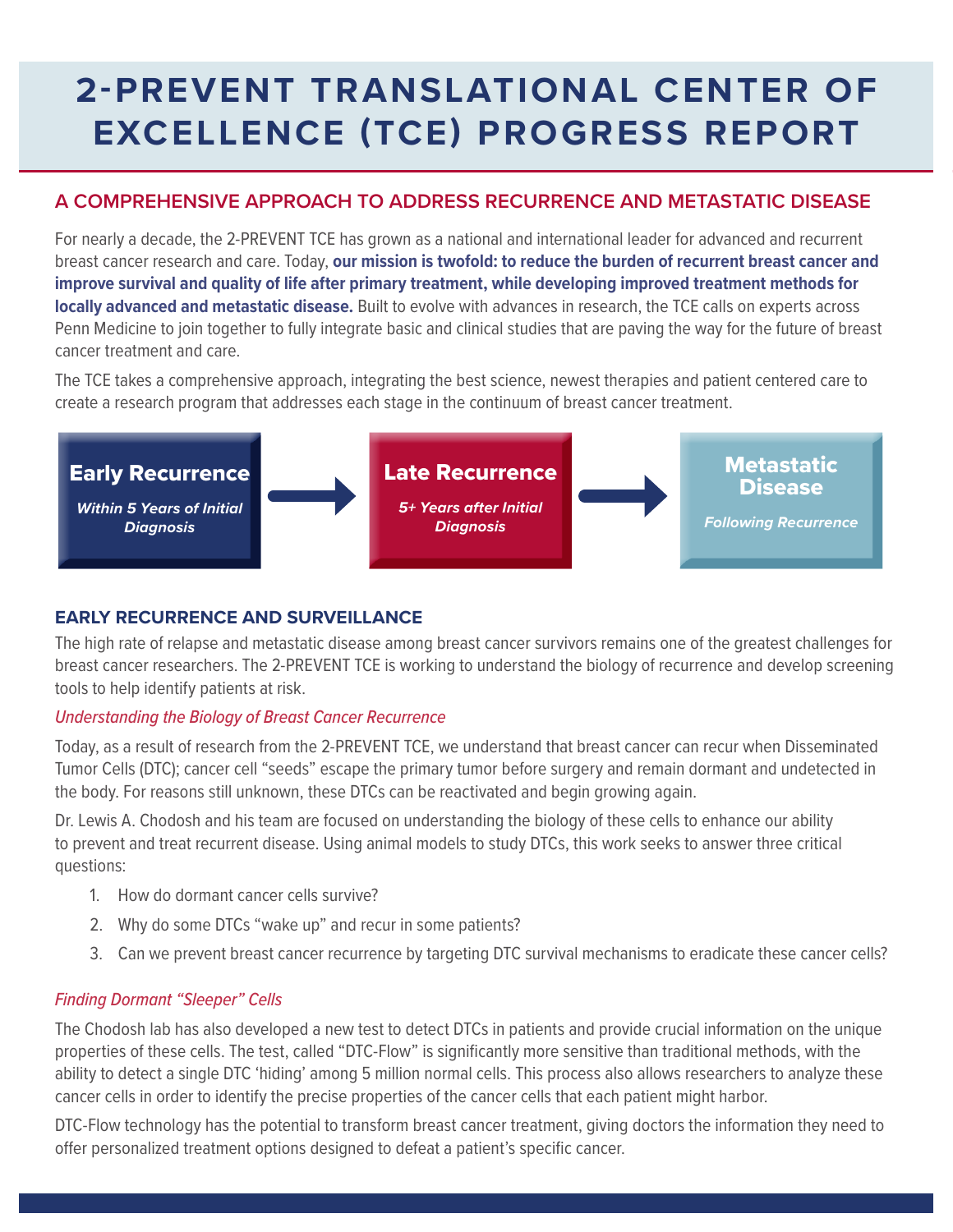#### *Surveillance Testing for "Minimal Residual Disease" (MRD)*

Research continues to study markers in the blood or bone marrow that could help us predict which patients are at increased risk of their cancer returning and in doing so, identify those who would benefit from additional targeted treatments. These markers are collectively called "minimal residual disease" or "MRD". These terms refer to cells that remain in the body after patients have completed all of their treatment and have the potential to lead to metastatic breast cancer. The key is to find MRD that is destined to cause metastasis and kill these cells before they can cause harm

Dr. Angela M. DeMichele and her team continue their work on the SURMOUNT screening platform, which looks for the presence of DTCs

### **Recurrence Prevention Trials**

**CLEVER:** examining HydroxyChLoroquine and **EVErolimus** 

**PALAVY:** examining HydroxyChLoroquine and Avelumab

**ABBY: examining ABemacicliB and** HydroxyChLoroquine

and other measures of MRD in patient's blood or bone marrow. To date, the study has enrolled over 200 patients, and has expanded from one site at Penn to eight sites across the country.

If DTCs are present, patients are offered enrollment onto a one of several clinical trials that are targeting these cells to prevent breast cancer recurrence and metastasis. These trials use a variety of approaches to try to turn these cells off, keep them from waking up, or starve them, using different combinations of drugs to find the most effective line of attack. In addition, we are now studying how the immune system may play a role in controlling MRD and working on ways new treatments to activate the immune system to "seek and destroy" these cells.

#### **LATE RECURRENCE**

In recent years, researchers have also begun to focus on the differences in patients who recur more than 5 years after their initial diagnosis and treatment. This work is especially critical for women with hormone receptor positive disease (otherwise known as "ER+ breast cancer), as they have an ongoing risk of recurrence for the rest of their lives.

The 2-Prevent TCE is investing resources in this work to understand how late recurrence differs from early recurrence with the ultimate goal of finding more effective, targeted methods of prevention and treatment.

#### *Leading a National Coalition Focused On Late Recurrence*

Dr. DeMichele is leading a new collaboration in North America focused on designing and implementing clinical trials to address this problem. The REFINE-BRCA Coalition is made up of investigators from five collaborative breast cancer research groups located across the United States and Canada.

Their first trial, called AMMbER, is a national trial open to women who are receiving endocrine therapy and are 4-8 years from their initial diagnosis. The trial will look for circulating tumor DNA in the blood of over 1000 patients and will generate preliminary data to feed into a larger clinical trial.

#### *Harnessing the Power of the Immune System to Create Living Drugs*

The Chodosh lab is working to understand the immune system's role in detecting and fighting dormant cancer cells. Understanding the 'invisibility cloak' that prevents dormant cancer cells from being recognized and eliminated by immune cells is a major scientific challenge, whose solution would enable new therapies that harness the incredible power of the immune system to prevent cancer recurrence.

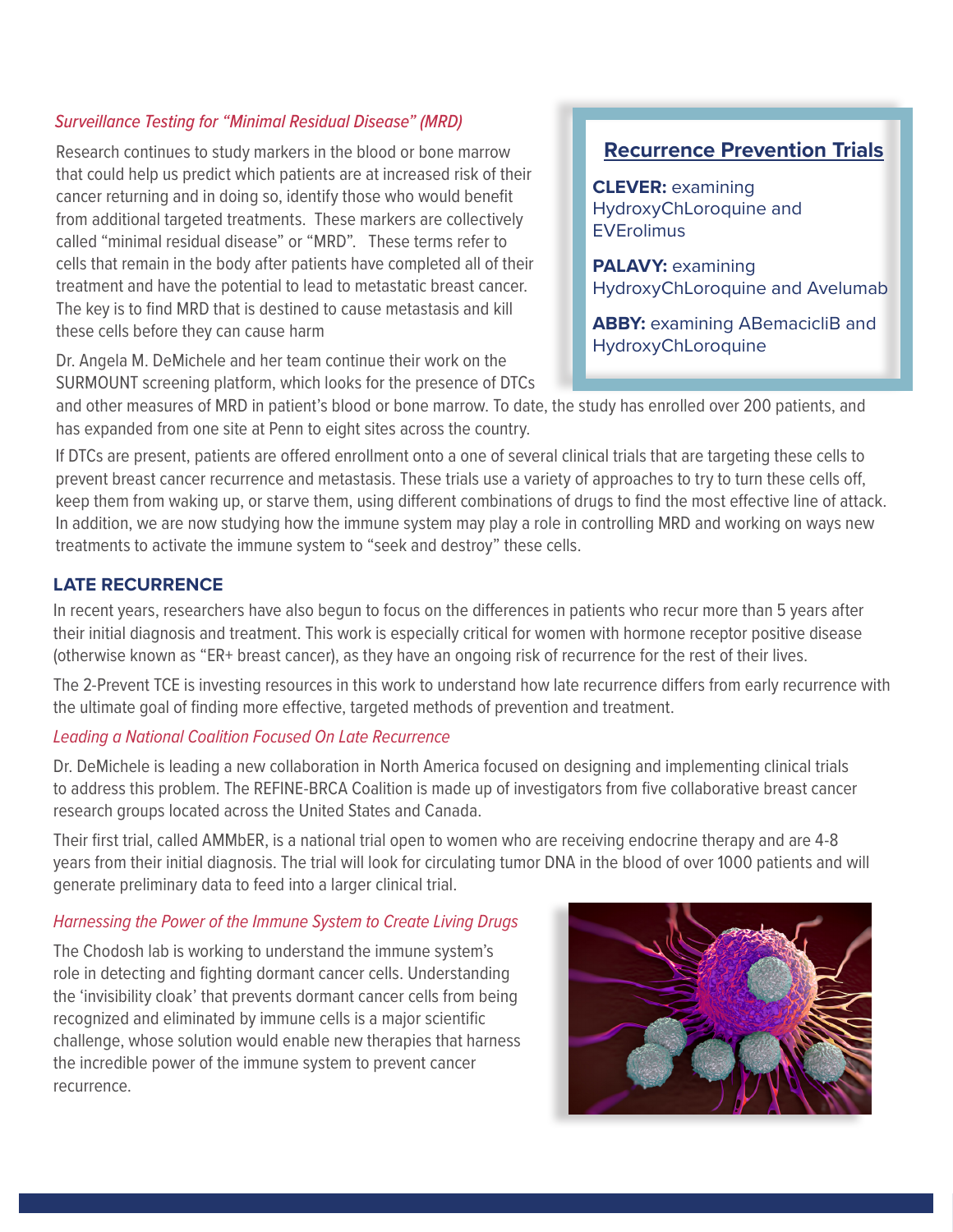#### *Exploring Combination Therapies to Prevent Recurrence in Patients with Triple-Negative Breast Cancer*

A new multi-center grant from Stand Up 2 Cancer (SU2C) is advancing research focused on ways to prevent recurrence in patients with triple-negative breast cancer. Triple-negative breast cancer (TNBC) is a tumor type in which cancer cells lack hormone epidermal growth factor receptor 2 (HER-2), estrogen receptors (ER), and progesterone receptors (PR). Because the cancer cells test negative for all three receptors, hormone therapies and drugs that target the receptors are not effective treatments. TNBC is aggressive and can spread after treatment with radiation, chemotherapy, or surgery.

Dr. DeMichele will work with team leader Elizabeth A. Mittendorf, MD, PhD, director of the breast immuno-oncology program at Dana-Farber/Brigham and Women's Cancer Center in Boston, on this project. The ASPIRA trial is now open and enrolling patients. The ASPRIA trial will utilize a blood test called liquid biopsy to detect the spread of the disease before it can gain a foothold in distant organs. When cancer cells are detected, patients would receive a combination of drugs. One drug is sacituzumab, a new type of drug that combines an antibody and a chemotherapy molecule to directly target chemotherapy to cancer cells. The second drug is atezolizumab, which is a PD-L1 inhibitor that enables the immune system to recognize and attack breast cancer cells.

#### **UNDERSTANDING METASTATIC DISEASE**

For patients who recur and go on to develop metastatic disease, treatment is often based on the biology of the primary tumor. However, research suggests that some recurrent cancers are different from the primary tumor and may respond better to different therapies. Through the METAMORPH study, the 2-Prevent TCE is working to evaluate a more comprehensive approach to assessing and treating recurrent disease. The goal of the study is to examine markers in blood, bone marrow and tumor tissue to better understand and track the molecular and genetic changes that occur as an individual's disease progresses.

Using the results of this study, researchers can generate a unique "fingerprint" of a patient's metastatic tumor to help understand the unique features that allow a patient's tumor to grow and travel throughout the body. This fingerprint consists of gene changes within cells that can turn on different pathways that in turn send signals instructing the cells to grow and spread. By targeting specific gene changes and pathways, our goal is to stop the metastatic tumor cells, which can lead to better clinical responses and prolonged survival.

Drs. Chodosh and DeMichele recent published preliminary



results of the METAMORPH trial in the Journal of Clinical Investigation, identifying several changes that are unique to metastatic disease. They believe these changes may provide a new set of direct targets to more effectively treat metastatic disease.

#### *The Penn Metastatic Breast Cancer Collaborative*

The connection between the research bench and the clinic has been a key element in our progress in treating and preventing recurrent breast cancer. The 2-Prevent TCE is now looking to use the same approach to tackle the challenge of metastatic disease, building a bridge from the bench to the clinic inform and enhance our understanding, while also bring these breakthroughs to patients as quickly as possible.

The Penn Metastatic Breast Cancer Collaborative (MBCC) brings together Penn breast cancer experts from across the Health System to collaborate on difficult cases, share information on new treatments, and identify patients for Penn clinical trials.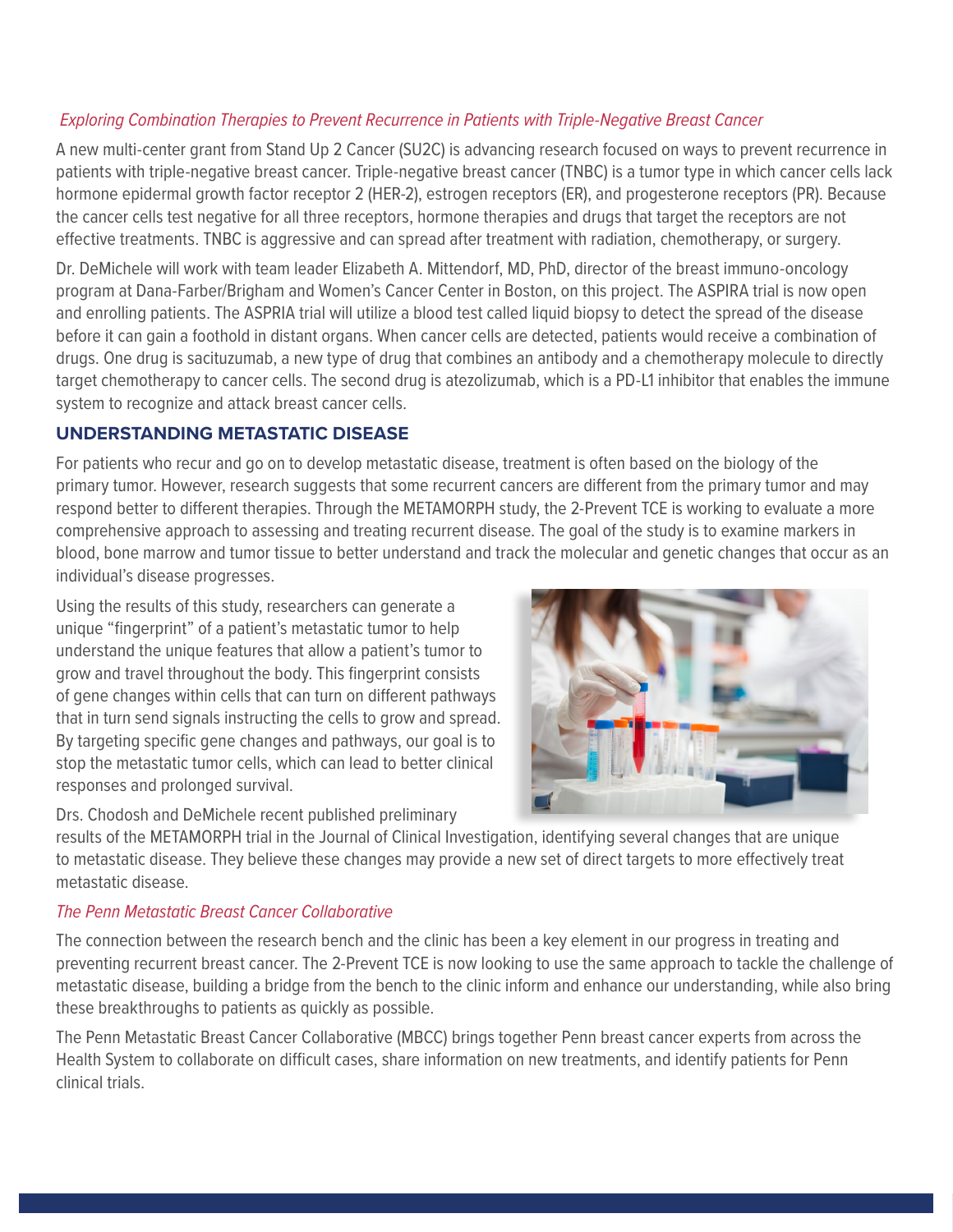In addition, the MBCC is working to increase access to new therapies for patients with metastatic disease across the Philadelphia region by:

- 1. Establishing the Breast Cancer Clinical Trial Navigation Program as a single point-of-contact for providers and patients to learn about and be evaluated for participation in clinical trials at Penn Medicine, and around the region.
- 2. Utilizing telemedicine visits for trial evaluation to reduce the burden of travel for patients interested in a clinical trial.
- 3. Bringing trials to outlying Health System sites, expanding access to this critical research.

This approach gets to the heart of the mission of the 2-Prevent TCE, to reach more patients and provide better treatment options for patients and their families.

### **A BRIGHTER FUTURE AHEAD**

As we approach to 10-year anniversary of the 2-Prevent TCE, we are grateful to our community of supporters, who have fueled our progress. The energy and excitement that were born with the establishment of the TCE have grown into a thriving and robust research engine. We are making tangible progress in both our understanding of how breast cancer spreads, and how we can prevent recurrence and metastasis research that holds the potential to transform the treatment landscape for patients and their families.

Yet, we know our work is not done until recurrent metastatic disease is a thing of the past. With your support, that future is in reach. Thank you.





"The 2-Prevent TCE utilizes a multi-pronged approach to emphasize personalized riskassessment and monitoring, and is developing novel targeted therapies designed to prevent and treat recurrent breast cancer. The team is making measurable gains to stop recurrent breast cancer before it starts. "

> – Robert H. Vonderheide, MD, DPhil Director, Abramson Cancer Center John H. Glick, MD Abramson Cancer Center Director's Professor